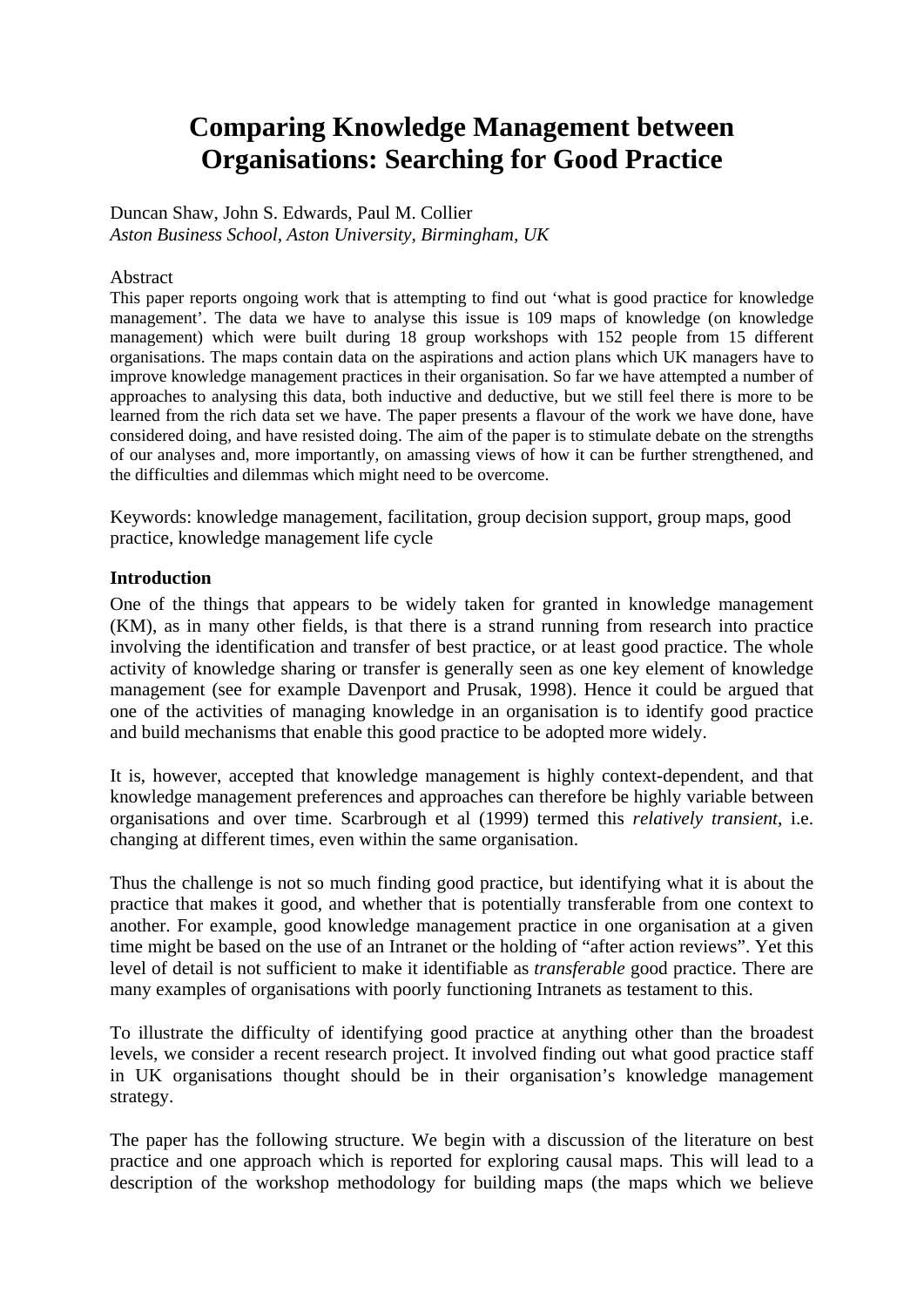contain details on best practice). We then review the considered, dismissed and attempted approaches used to analyse the maps. We conclude with an appeal for options for analysing this data set further.

## **Best practice for knowledge management**

It is generally accepted that managing knowledge effectively requires a strategic link. For example, Bartholomew and Adler (1996) have examined the relationship between globalisation and knowledge. Their work applies Bartlett and Ghoshal's (1995) strategic response model. In this, an organisation works its way from a home market through international, multinational and global perspectives, to the emergence of a "transnational" response, in which the organisation attempts to manage and respond at both a local and global level simultaneously.

In addition to this "top down" strategic imperative, KM also requires a "bottom up" willingness to share knowledge and to learn. Forrester (2000) studied the impact of knowledge and learning at the shopfloor level. She found a central distinction between individual and collective knowledge. For example, the dominance of knowledge as an individual preserve within American and Swedish automotive manufacturing organisations contrasts with its role as a collective property in Japanese based organisations. This illustrates different manifestations of a continuum for KM described by Scarbrough (1996). At one extreme is the view that knowledge is something acquired by individuals through learning; at the other, the view of knowledge as a "rational", diffuse and collective phenomenon.

Good practice in KM is, therefore, concerned not only with knowledge creation or acquisition, but also with the internalisation of the knowledge and its eventual application. Those seeking good practice in managing knowledge are not helped by the lack of a generally agreed taxonomy of KM stages and processes. We have discussed this in more detail elsewhere (Edwards, Collier and Shaw, 2003). Several different dimensions of managing knowledge also need to be considered. Among these are content, strategic context, people, value and technology.

Content and strategic context are linked (Holsapple and Joshi, 1999). By strategic context we mean a view of knowledge in terms of the structures, culture, vision and strategy of the organisation. The people dimension will be seen as the most important of all by those who regard knowledge as essentially a property of the knower. However, not only can this be individual or collective, as mentioned above, it can also be short-term, as with what Pasmore (1994) called "temporary concentrations of expertise".

Considering the value dimension, Sena and Shani (1999) identified a range of value adding processes at each stage in KM process. They argue that the effectiveness of different KM strategies requires an understanding of the different resources (financial, material, knowledge and human) available to the organisation. Wiig (1999) reinforces this, arguing that knowledge is a "fundamental factor behind all of the enterprise's activities", whose systematic exploitation depends both on the competitive quality of the knowledge, and on its effective application.

KM practices require support from appropriate information technology, particularly in the storage and dissemination of knowledge. As Davenport and Prusak (1998) point out, the technology must come third in emphasis after the human and organisational issues. Kidd and Edwards (2000) have argued that, while there are many differences between national cultures that are important for KM, reaction to the use of IT support for KM may depend more on the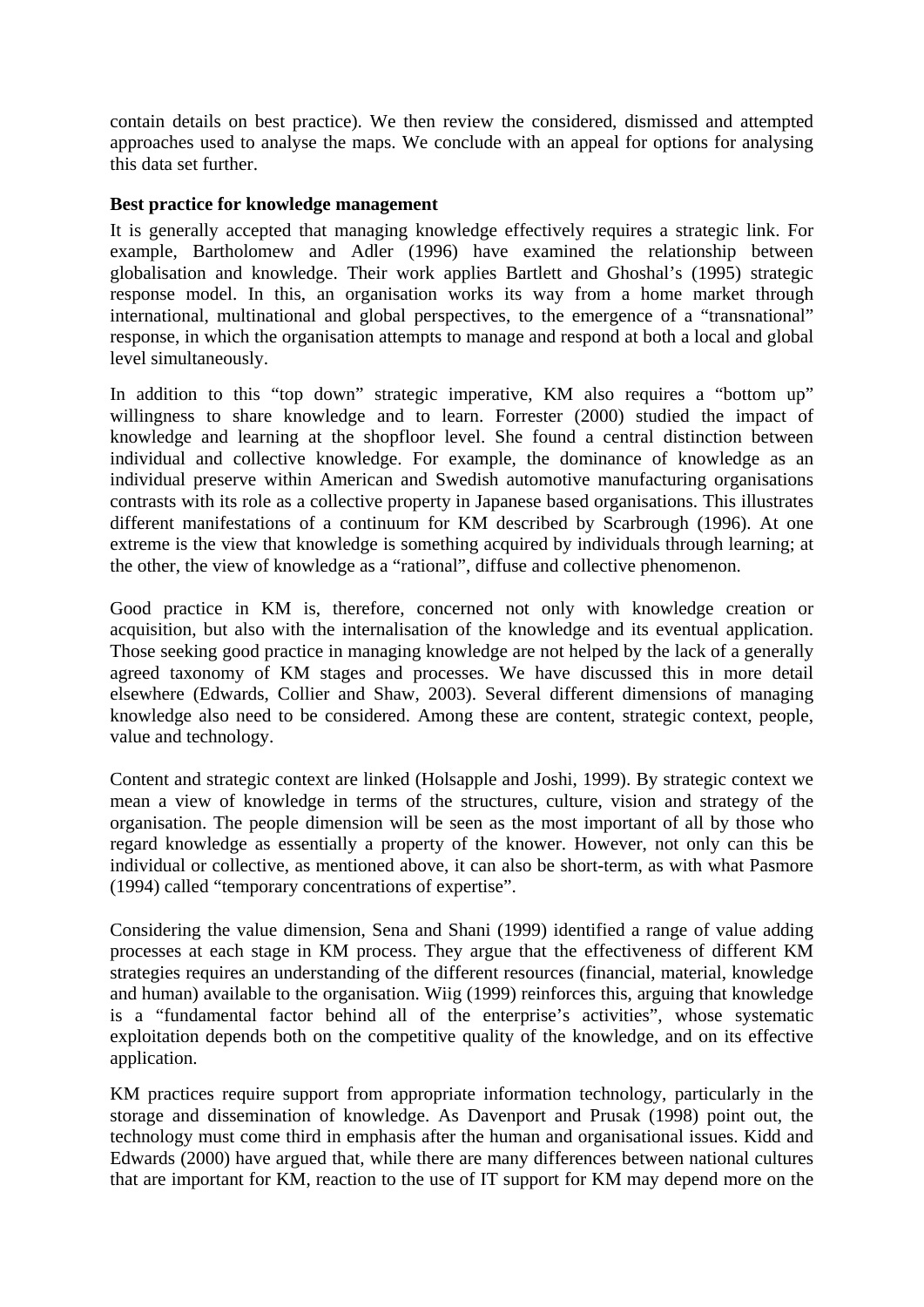prevailing *industry* culture. KM initiatives in organisations such as Shell have so far been most successful in more technical domains; see David (1998).

Taken together, we see that the elements going to make up good KM practice, even for potential transfer within an organisation, are wide-ranging, complex and form a fluid mix. We believe that our research approach can surface these elements, but the complexity of the analysis raises problems.

## **Existing approaches**

There are a few documented studies that explore the concepts and links in cognitive or group maps. Some concentrate on exploring the intrinsic properties of the maps adopting a very structural view of the map – for example, the number of concepts, the number of in/out arrows (Eden and Ackermann, 1998a; Henderson et al, 1998). Others focus on the content of the concepts – for example, exploring the range of issues considered (Shaw, 2003).

There are also studies which attempt to understand the depth of a particular issue through mapping. For example, Jenkins and Johnson (1997) perform individual interviews with managers to capture their individual perspectives in cognitive maps. They then analyse the structure of these cognitive maps to understand how this relates to organisational performance. Their analyses include a deductive approach and an inductive approach. With the aim of exploring the inter-connectedness of the interviewee's cognition, the deductive approach calculated: link to node ratio; proportion of clusters indicating fragmented or holistic cognition; chain length of the arguments in the map. The inductive approach aimed to "clarify emergent issues from the elicited maps" (p83) using an iterative approach of "develop[ing] observations on the basis of emergent contrasts between elicited maps". The objective of their inductive approach was to "generate a series of observations or propositions, in order to clarify the potential implications of the elicited maps".

However, Jenkins and Johnson's approach to analysing the maps may need to differ from ours as they focus on the connection between cognition (captured through cognitive maps) and performance. Also, our data differs in terms of it being captured from a group, not individual interviews as in their case. They also report entering the individual interviews with a predetermined list of core issues from which the participants could select those which were important to them and their organisation. These core issues might have informed their inductive analysis (although they do not report this being the case). We had no such clear predetermined core list, although we did have a loose structure to the workshop (which, despite being adapted by the participants, could inform the analyses).

Our study aimed to understand the components of knowledge management which contribute to best practice. Therefore the participants have to share, define, develop, negotiate and integrate their perspectives of knowledge management in their organisation into the *group* map. The lack of studies analysing the properties of *group* maps requires us to develop appropriate analytical techniques, based on those used to analyse individual maps.

### **The workshop methodology for building maps**

The workshops were computer-supported allowing participants to share their views with the group by typing them into a computer which is running a brainstorming-type software for cognitive mapping (called Group Explorer). Often this was done in pairs to encourage participants to discuss the issues before typing them in, and begin negotiating the issues with the partner from the outset. The brainstormed views were captured in a database, projected in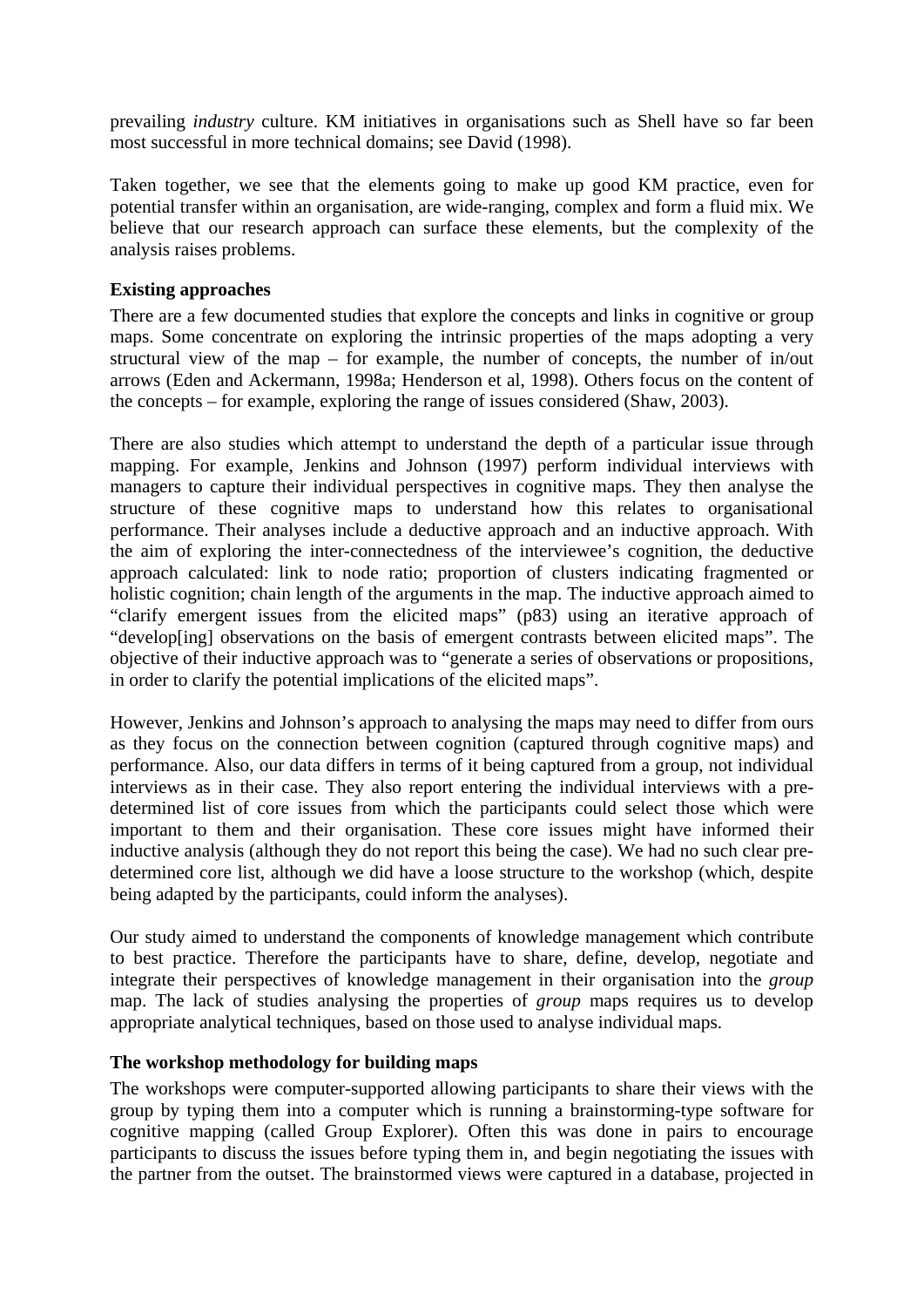map form onto a public screen and used by the group members to stimulate divergent, creative thinking.

A map, as referred to here, is essentially a cognitive map for a group. In our case the maps were built in Decision Explorer (DE) software, purpose built software which can be used with a group when mapping group knowledge. The DE map displays the views that the group members have shared about an issue during an electronic brainstorm (see Figure 1 for an example of a map). The concepts (the shared views) are structured by group members identifying relationships between the concepts. If a relationship exists (e.g. 'conduct after action reviews' is one way to 'evaluate our knowledge management strategy') then this is represented on the map by an arrow between the concepts.



**Figure 1: An extract from one of the maps.** 

The map is used to manage the complexity of the situation. Through graphically illustrating the issues, and the relationships between the issues, the group are sharing, building, expanding, connecting and aligning their multiple, and perhaps competing, perspectives of the situation. This is done in pursuit of generating a shared understanding which accommodates enough of the competing perspectives to have the agreement of all the participants. Through exploring the relationships between the issues, the group members can appreciate the widest range of drivers of change and consequences of action. Essentially through the map the group can identify the actions to be performed to achieve goals as well as the enablers and barriers of those actions. Thus the group can identify important components of their knowledge management strategy.

These maps can be extremely complex, typically containing up to 100 interlinked concepts (the main limitations on the number being projector technology and font size).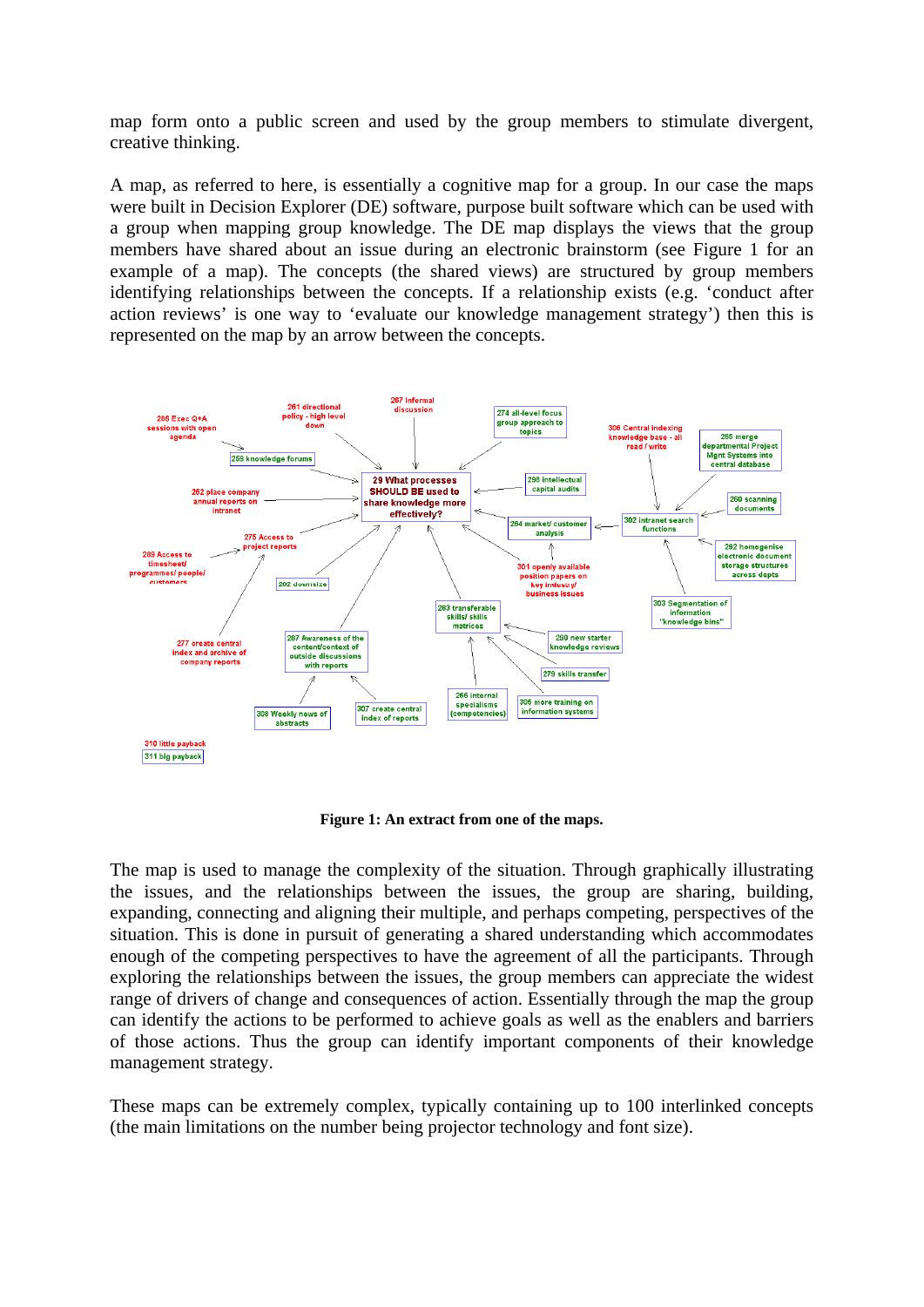For the workshop, the maps serve as an effective tool for the participants to talk around, focus their discussion on and to record what was discussed and agreed. For research, the maps are an accurate record of the issues discussed and provide detailed data which can be analysed post-workshop.

## **Analysing the maps**

Available to us are 109 maps (each including between 30-110 concepts) built by the participants in the group electronic mapping workshops of issues they thought were relevant to their organisation's knowledge management practices. During this project we involved 152 people from 15 different organisations in 18 workshops, providing an incredibly rich data set.

The analysis of the maps aimed to move us towards meeting the project objectives "to identify existing best practice and ascertain the difference between existing and proposed practice". Through analysing these maps our intention is to generate a theoretical model which explores what is transferable good practice for knowledge management.

As described above, the maps are built so as to detail the potential actions to be implemented in pursuit of achieving particular goals, hence it seems reasonable that they could be analysed to identify best practice in this area. Furthermore, they are models built and agreed on by the participants, and which contain actions and goals which staff identified as being good practice for their own organisation's knowledge management strategy. However, analysing the maps is by no means straightforward, as each map has a unique structure and a rich underlying context which makes comparison problematic. It is further complicated by the lack of any proven methods for analysing the *content* of the research data contained in the maps. Analysis also needs to be done in the realisation of the imperfect nature of the structure of the maps as research data. As Shaw et al (*forthcoming*) commented "Real-world strategy workshops are not exhaustive in their attempt to create 'perfect' maps, and so there are often instances where links may appear 'incorrect' or where 'obvious' links are missing.", a finding supported by Jenkins and Johnson (1997). Consequently analyses of the structure of maps must be done whilst being mindful of issues of validity.

This section will review a range of approaches we have used (or considered using) to date for searching the content of the maps for good knowledge management practice. The approaches considered were: visual comparison; counting concepts; third party analyses; NUD\*IST type analyses; clustering using the DE algorithms and analysis functions.

## *Visual comparison – an inductive approach*

This approach is akin to the inductive approach which Jenkins and Johnson (1997) report – exploring the emergent issues in the maps. We began an inductive analysis of the maps by visually comparing maps from two organisations. This interrogation aimed to compare (1) the overall structure of the maps, and (2) the clusters of concepts which the participants had built, in terms of content, size, interlinks between concepts. It soon became clear that maps from different organisations – even those in the same industry sector – were themselves wildly different.

We did not attempt to identify where clusters existed by moving concepts into clusters according (purely) to meaning/content of the concept and their links/inter-relationships with other concepts. We have attempted that work before (Shaw, 2001) and found that the shape of the clusters and their boundaries continually changed as more thought was put into the clusters (and as time passed). Shaw was unable to develop robust clusters in which he could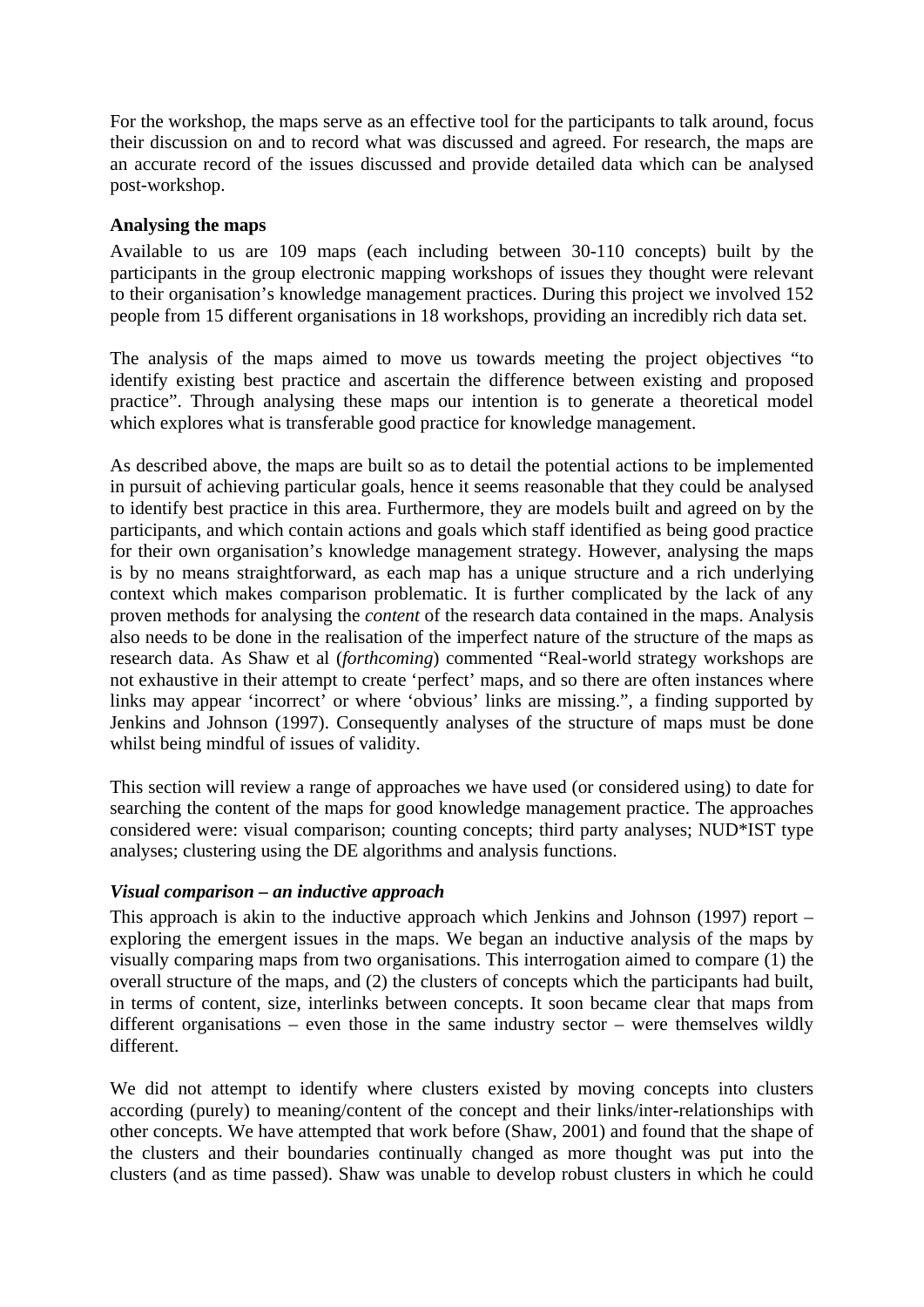be confident, as concepts could often seem appropriate to include in a number of clusters according to their links.

We did however explore the overall structure of the maps by visual examination, while also being mindful of the imperfect nature of the structure of the maps as research data. Essentially we wanted to see if the participants had been very different in terms of how they structured concepts. However, considering the same facilitator had assisted the group (and that the workshops followed a similar agenda/structure), it is not unsurprising that no major differences between the maps could be found (Shaw, 2003).

In terms of the clusters, we began examining the participant-built clusters which were made during the group workshops. From this we were able to locate similar types of clusters across the maps. Sometimes these clusters were well developed; other times they were sparse. However, from our knowledge of the workshops and the discussion, we also were aware that there was no consistency as to what this meant. Clusters could be sparse because: the group members all knew what was meant and did not need to discuss the issues at length; time pressures of the workshop dictated that the discussion on that issue be kept short, limiting divergence to critical issues which would be captured in the map; the topic was on the periphery of the issue at hand. Furthermore, clusters could be well-developed because: lots of people thought it was important and shared views on it; the facilitator directed the participants to the cluster, consequently having more concepts; it represented an issue on which there was much uncertainty and the participants were trying to understand that complexity by sharing diverse views.

We found that through this method we could not (with confidence and rigour) identify consistencies by visually comparing the maps. This suggested that the maps were even more context dependent than we had realised, and we began to consider a possibility that they could not provide insight into the detail of good practice and its transferability between organisations.

## *Counting concepts*

Counting concepts was done by the researchers building frameworks for analysing the maps and counting the number of concepts which fitted into those categories. Despite the frameworks being informed by the theories of knowledge management and general management (and by our learning from the visual comparison of the maps), we were very concerned, methodologically, about such an approach. This concern centred on forcing the concepts into categories in the frameworks and on the interpretation of the results (for example, for the same reasons as those discussed above, we could not be confident as to what a high count or a low count might indicate).

Frameworks were developed for categorising the concepts from the four sessions. Session 1, which posed the question, 'What knowledge informs your business?' required two frameworks. The first, focussed on functional knowledge: strategy; market, including customer information and benchmarking; finance; people; operations including product; technology; other, for example, partners and regulations. The second focussed on the channels or mechanisms for this knowledge: people (knowledge in, rather than about); technology; systems; documents.

Sessions 2 and 3 posed the question, "What processes are we currently/should we be using to harness this knowledge?" The framework for these two sessions focussed on the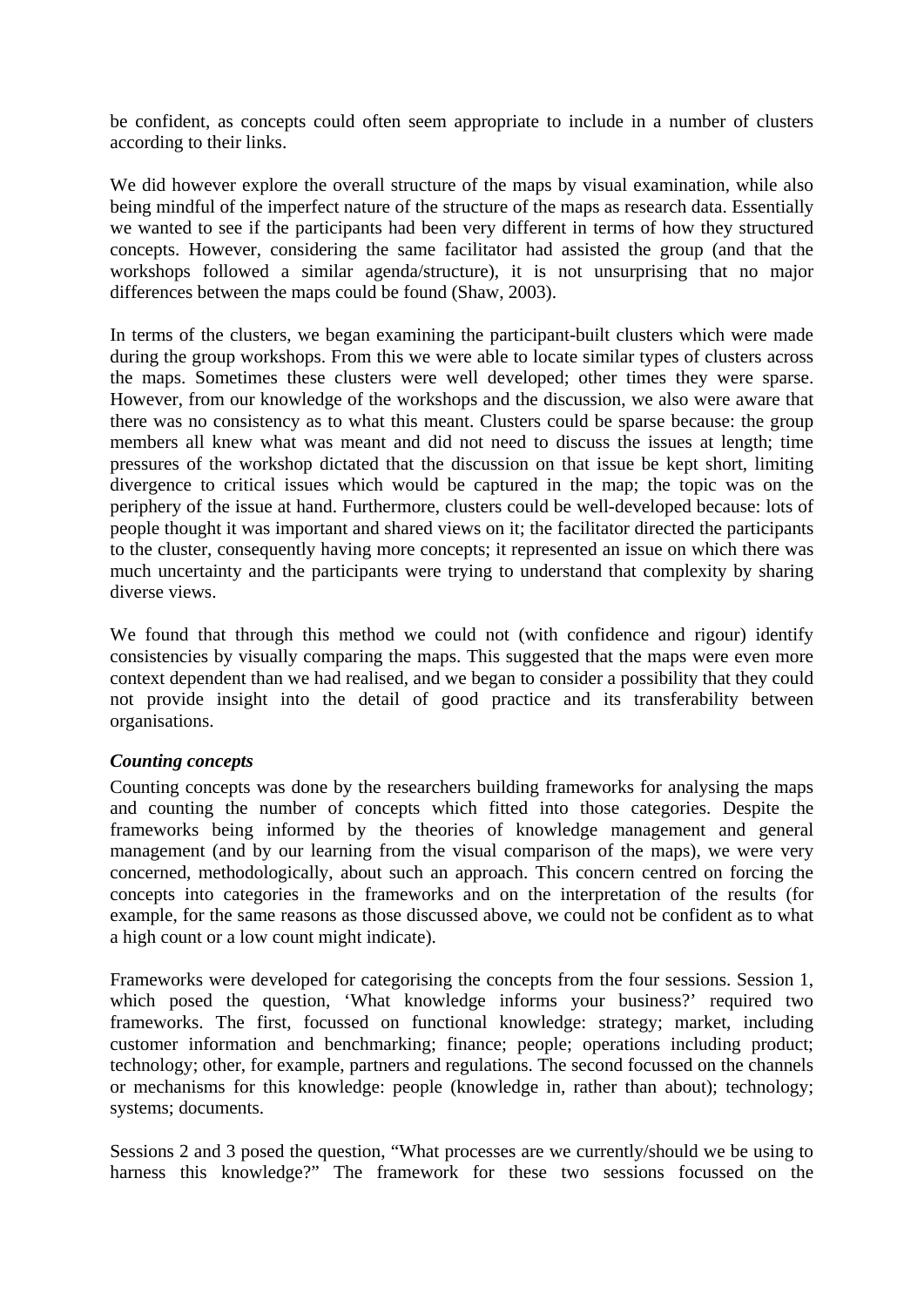oral/written/electronic delivery of the communication and its formality/informality. The framework consisted of: oral, formal; oral, informal; written, formal; written, informal; electronic, formal; electronic, informal; experiential; other.

Session 4 posed the question, "How should we measure the benefits of knowledge management?" The framework focussed on: internal management (including more informed employees); workforce (morale, training etc); financial aspect; quality, and customer interface; KPI; internal and external esteem; time; productivity.

On completing this work we were able to graphically represent the proportion of concepts which fitted into each category (see Figure 2 as an example).



**Figure 2: Counting concepts from Session 1, "What knowledge informs your business?"** 

However the product of this work was unsatisfying as we still recognise that there is so much more insight contained in the maps which can be elicited.

# *Third party analyses*

We asked an "independent" third party to cluster the concepts in the maps. By "independent" we mean a person who was familiar with maps, and with workshops, but who did not attend the workshops and had no prior knowledge of the project. We recognised that this third party did not have the context of the concept/maps in the same way as the researchers did. We did however, provide him with the names of the companies (for background and to make the maps a little more meaningful) and the structure of the workshops (so he could understand what the maps were that he was looking at).

We gave him an open remit – to cluster the concepts – and did not tell him how to do it. He began visually comparing maps and clustering the concepts through emergent clustering based on the content of the concepts (i.e. not using a pre-determined framework) (similar to Jenkins and Johnson, 1997). This was an approach which we had considered and dismissed as being too time consuming for the tight deadline we had.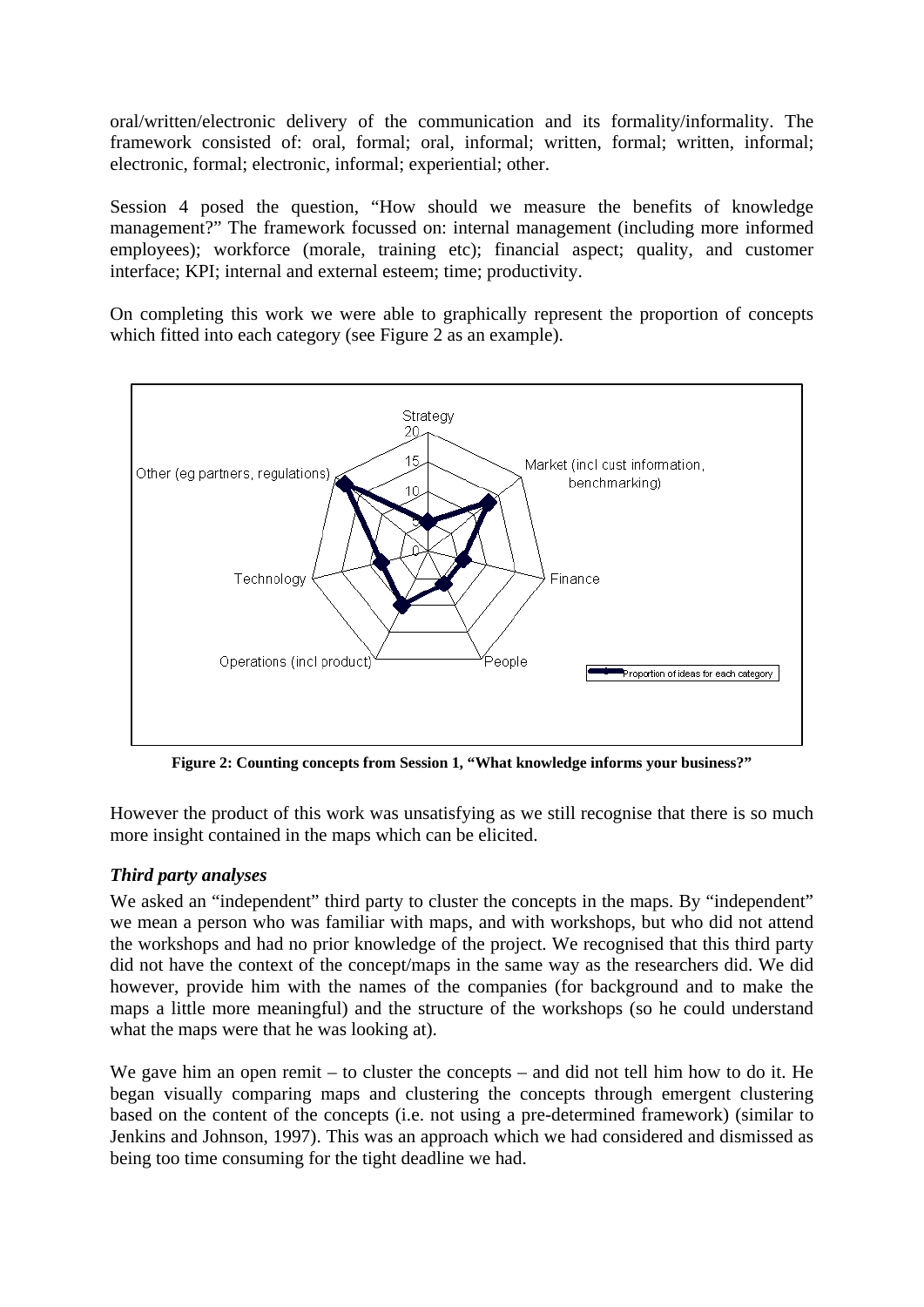His emergent clustering meant that each map had a unique set of clusters, making comparison across maps problematic. This work was incredibly time consuming given that a new framework had to be developed for each map. Adding to this time consumption was the need for a day (or so) break between the coding of each map – to prevent the same framework being recalled from the previous map rather than emerging from the content itself.

Due to time and budget constraints this work was not completed. We are however becoming more convinced that an extension to this initial work can provide us with a range of knowledge management strategies, as we will discuss below.

## *NUD\*IST type analyses*

In a discussion of NUD\*IST and other similar packages (eg QSR NVivo) the developers of the Decision Explorer software, Eden and Ackermann (1998a) comment that they are "inadequately simplistic and misses the most important aspects of exploring cognition" (p 197).

However, the concepts in a DE map can be exported to, and analysed in, NUD\*IST and we believe such analysis might return some fruitful results, for two reasons.

First, the maps were built by 152 people and in communicating similar issues each person will use a different language and mode of expression which is appropriate for them in their culture and organisation. This is the same as in any series of interviews or open ended questionnaire returns (for which NUD\*IST is ideally suited). It would appear therefore that this analysis is not doomed from the outset.

Second, underpinning each issue will be a context of preference, history and intention which cannot be captured in the concepts but which the researchers will have some appreciation of because they were in the workshop where these were discussed. Comparing the constructs in the maps must be done sensitively and in parallel with the context of the workshop. Hence it might be necessary to perform this analysis in triangulation with a more human interpretation approach where a researcher (who was at the workshop and understands the underlying issues) can see the subtle construction of meaning, context, history and intention which underpins the concepts. It might be that NUD\*IST can offer some triangulation of the earlier analyses.

### *Clustering contributions using DE algorithms*

We considered whether the software package in which the maps were built, Decision Explorer, could provide a consistent approach to analysing the structure of the concepts. DE has several analysis functions which enable a researcher to 'slice and dice' a map in many ways - one such function is the clustering algorithm (Eden and Ackermann, 1998a). This approach is more akin to that which Jenkins and Johnson (1997) used in their deductive analysis of their maps.

DE's cluster function identifies those clusters which the map is calculated to contain. The clustering algorithm does this by analysing the similarity of links between contributions and chunking the map into "mutually exclusive topic areas" (Banxia Software, 1997a, Page 53). The analyst can nominate a target size so that each cluster has in it approximately the target number of contributions (Banxia Software, 1997b).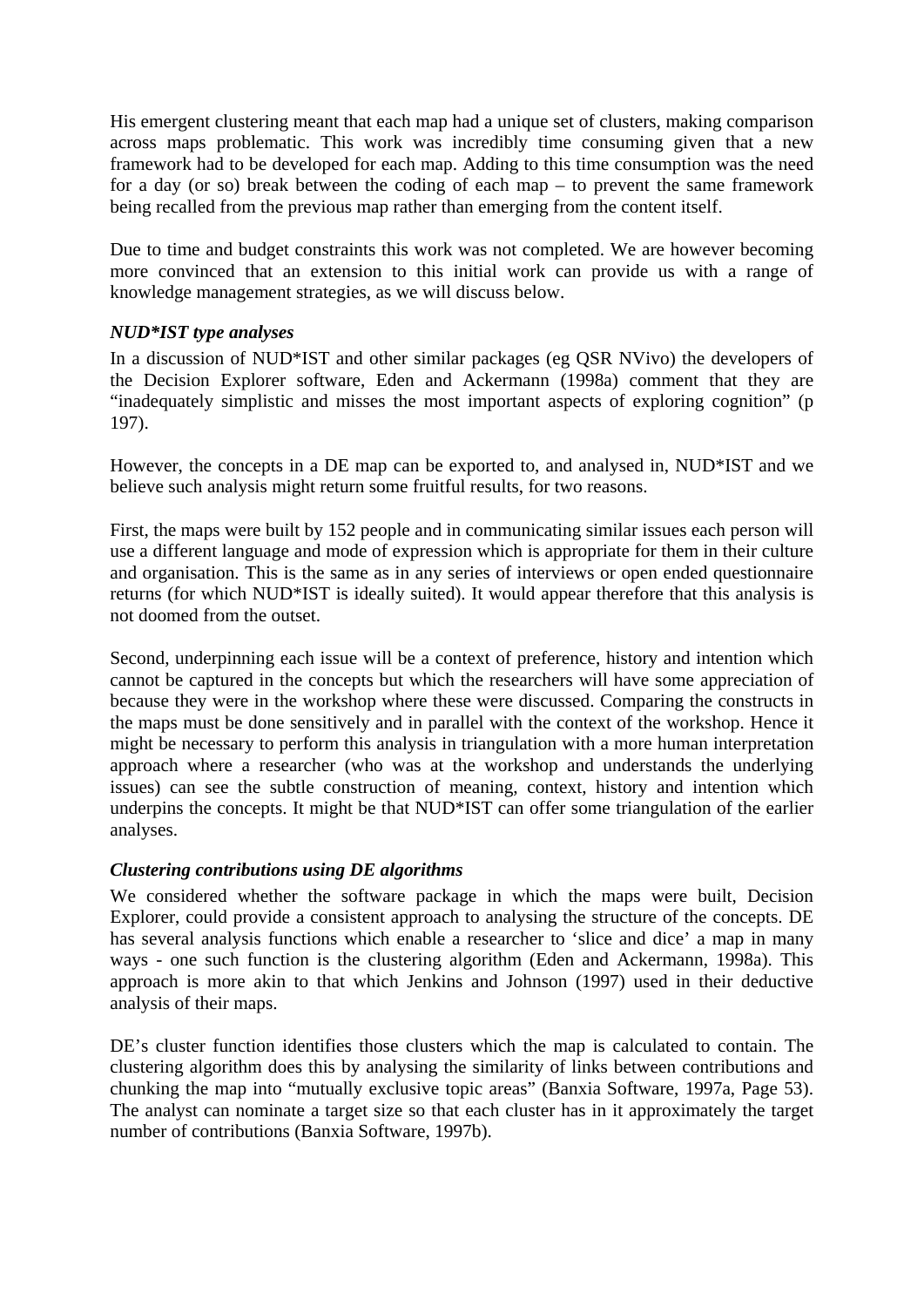However, the clustering algorithm that DE offers relies wholly on the accuracy of links between concepts. Considering the concerns discussed above over the exhaustive accuracy of links in strategy making group maps (see also Shaw (2001) for more on the accuracy of links in group maps), we do not have good enough data for the analysis functions within DE to make accurate calculations. This is because the maps were built to help the group make a decision on how to improve knowledge management. Therefore the maps contain strategies for good practice in knowledge management, but (for analysis purposes) they do not contain exhaustively linked data to which DE algorithms can be reliably applied.

We do not suggest that all analysis of group maps using the DE algorithms is futile (for example, that performed by, Marchant (1997)). The maps might be built for that purpose and contain more rigorously linked concepts, in fact they might be exhaustively linked. The application these analysis functions are typically used for is to get a general flavour of which concepts have significant impact on the structure of the map – "The analysis of the maps is not intended to be anything other than a guide to exploring the properties of the map" (Eden and Ackermann, 1998b, Page 423), and for that purpose DE's analysis functions might be powerful.

It might be worthwhile experimenting with the DE algorithms, even if it is just to triangulate findings with other approaches.

## **Future directions for identifying transferable practice**

The work detailed above has moved us towards designing an approach for analysing the maps with more thoughtfulness, criticality and rigour. That approach combines emergent clustering with mapping of the resultant clusters in order to identify what the components of a knowledge management strategy are. Relating this to the theory on the topic should enable lessons for best practice to emerge.

To illustrate the proposed process, let us use Session 4 as an example, "How should we measure the benefits of knowledge management?" We can take each Session 4 map from each of the workshops with the 15 organisations. Through emergent clustering of that material we will identify the full range of measures which the groups felt were appropriate for their organisation (let us assume there are 10 measures for each organisation). We will then enter those measures (assuming 150 measures) into Decision Explorer software. They will be entered in such a way that we can identify the measures from the same organisations (i.e. by them all using the same font, which is different to the font from other organisations). We can then cluster those 150 measures into content-related themes.

Through clustering we will identify measures which a number of organisations think are important, which will provide insight to the amount of agreement on the central nature of some of the measures (for example, "income" might be expected to feature in the measures of many organisations). Clustering will also help identify measures which are particular to one or two organisation, maybe organisations in a particular industry. From the clusters we will aim to identify measures which are complementary to each other and which (when measured) can form a coherent attempt to measure an issue. This will lead to super-ordinate measures, and sub-ordinate measures: for example (as illustrated in Figure 3), in order to measure 'the provision of customers service' there is a need to measure 'response time to complaints' and maybe 'satisfaction level of customers'. Furthermore, by measuring the 'satisfaction level of customers' you might also be able to measure aspects of 'the effectiveness of service level agreements'.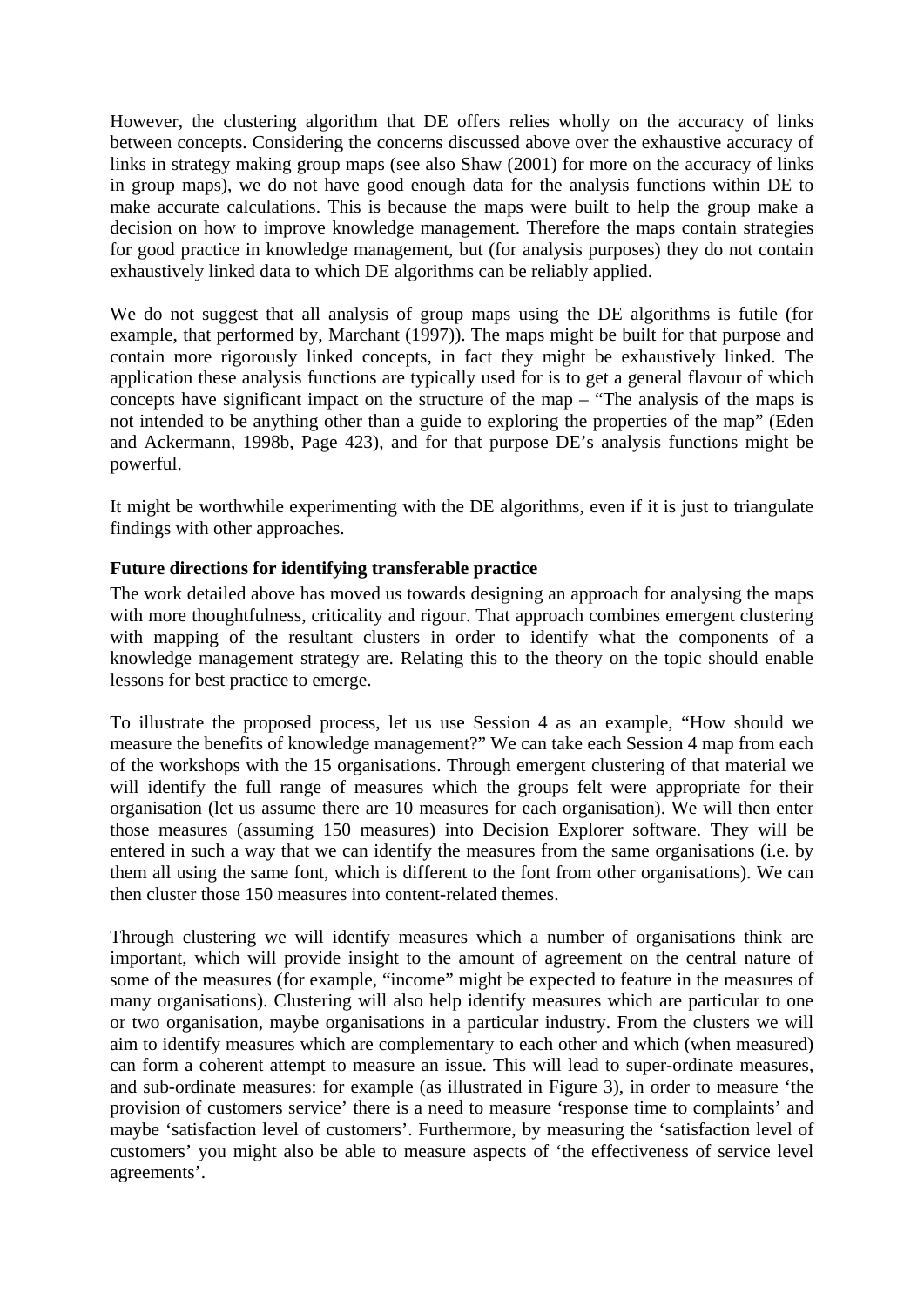

**Figure 3: Extract from a hypothetical hierarchy of measures** 

Through this process we can build a hierarchy of measures, and gain insight into their interconnectivity. Consequently, if the organisation had limited resources to deploy then (all other things being equal) we might be advised to measure 'satisfaction level of customers' as it will provide insight into both 'the provision of customers service' and 'the effectiveness of service level agreements'.

A similar process can be applied to the maps for Sessions 2 and 3, on "What processes are we currently (or should be) using to harness this knowledge?"

The process can also be carried out for Session 1, 'What knowledge informs your business?' but not with the aim of identifying best practice. Rather, the aim will be to identify what knowledge informs organisations. This work might document a more comprehensive view on this than is currently available.

The process suggested here is one that might identify practices for knowledge management, but it will not identify best practices or even good practices as these are context dependent. It might help us to identify complementary practices which should be deployed simultaneously (or in series) in order to reap maximum benefit. For guidance on best practice we will validate and expand this model in the literature and theory on knowledge management.

### **Conclusions**

We have outlined a programme of work which, so far, has failed to help in identifying good and transferable knowledge management practice. We have made suggestions for future work as we still believe that the maps are able to inform the construction of a theoretical model on good practice in knowledge management. However, we are ever more aware that how the maps are eventually analysed might have considerable influence on the shape of that model. This reinforces the importance of developing rigorous methods for analysing the maps. This work is ongoing, and we hope that conference delegates will be able to contribute to the development of these methods.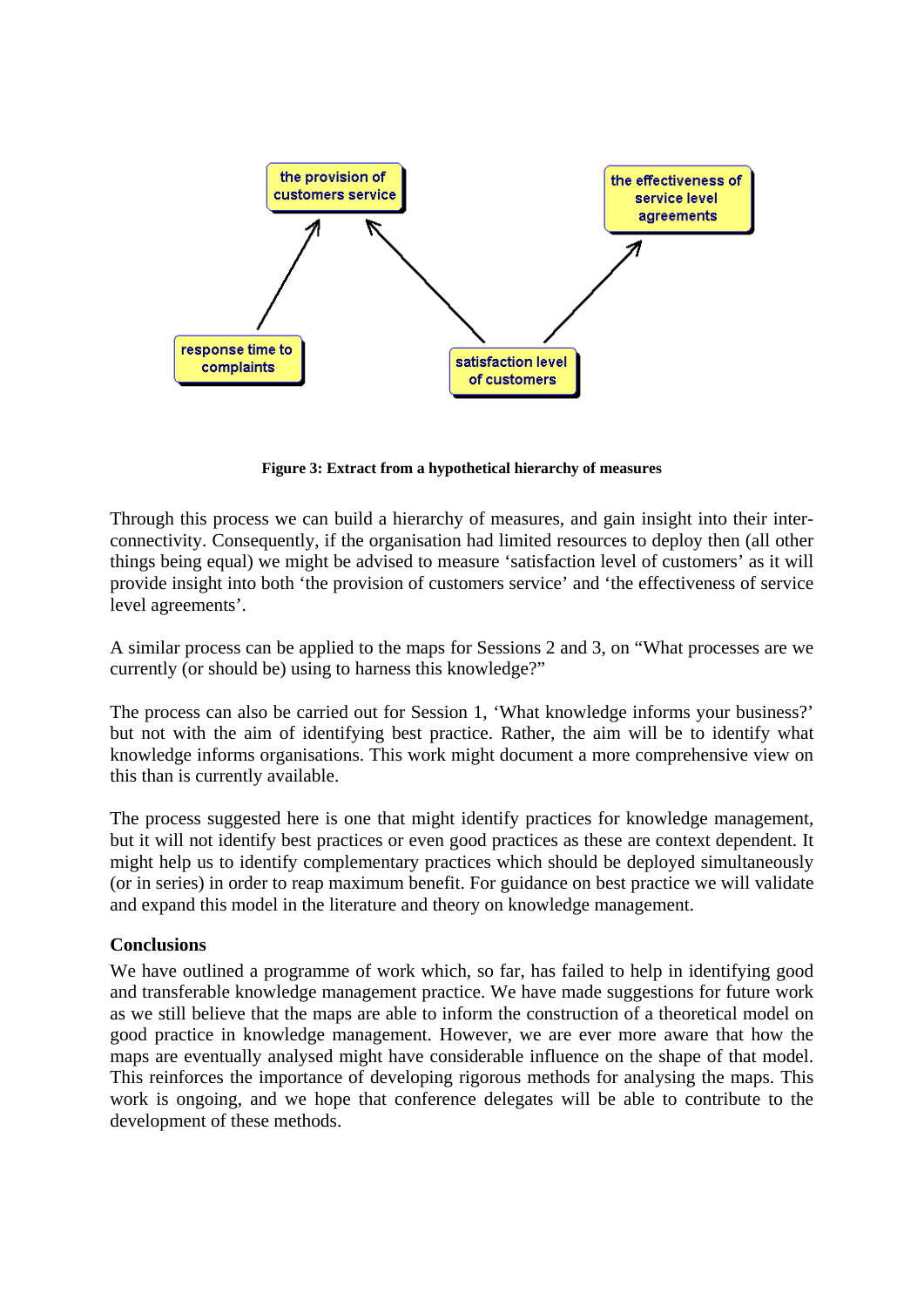## **Acknowledgement**

This research was funded by CIMA, the Chartered Institute of Management Accountants in the UK.

## **References**

Banxia Software (1997a) *Decision Explorer 3 - User's Guide*, SCOLARI - Sage Publications Software, London.

Banxia Software (1997b) *Decision Explorer - Reference Manual*, SCOLARI - Sage Publications Software, London.

Bartholomew, S. and Adler, N.J.(1996) Building Networks And Crossing Borders: The Dynamics of Knowledge Generation in a Transnational World. In P. Joynt and M. Warner (eds) *Managing Across Cultures: Issues and perspectives.* Thompson Business Press pp. 7 – 32.

Beckman, T. (1999) The Current State Of Knowledge Management. In *Knowledge Management Handbook* (Ed, Liebowitz, J.) CRC Press, Boca Raton, pp. 1-1 - 1-22.

Davenport, T. H. and Prusak, L. (1998) *Working knowledge : how organisations manage what they know.* Harvard Business School Press, Boston, Mass.

David, I. (1998) Doing the knowledge. *Professional Engineering*, **11**, 11, 29-30.

Eden, C. and Ackermann, F. (1998a) Analysing and comparing causal maps. In: Eden, C. and Spender, J.C., (Eds.) *Managerial and Organisational Cognition*, pp. 192-209. Sage, London. Eden, C. and Ackermann, F. (1998b) *Making Strategy: The Journey of Strategic Management*, Sage, London.

Edwards, J. S., Collier, P. M. and Shaw, D. (2003) Making A Journey in Knowledge Management Strategy. *Journal of Information and Knowledge Management,* **to appear**.

Forrester, R.H. (2000) Capturing Learning And Applying Knowledge: An Investigation Of The Use Of Innovation Teams Between Japanese And American Automotive Firms. *Journal of Business Research* **47**, 1, 35–46.

Henderson, G.R., Iacobucci, D. and Calder, B.J., (1998) Brand diagnostics: Mapping brand effects using consumer associative networks. *European Journal of Operational Research* **11**, 306-327.

Holsapple, C.W. & Joshi, K.D. (1999) Knowledge Selection: Concepts, Issues and Technologies. In *Knowledge Management Handbook* (Ed, Liebowitz, J.) CRC Press, Boca Raton, pp. 7-1 - 7-17.

Jenkins, M. and Johnson, G., (1997) Linking managerial cognition and organisational performance: A preliminary investigation using causal maps. *British Journal of Management* **8 Special Edition**, S77-S90.

Kidd, J. B. and Edwards, J. S. (2000) Fast Moving Global Demand Led Supply Chains: How Organisational Learning May Offer Bridges In Crossing Cultures. In proceedings of the *First European Conference on Knowledge Management*, (Ed, Remenyi, D.) Bled, Slovenia, October 26-27. Reading, UK: MCIL. pp. 49-57.

Marchant, T. (1997) Cognitive maps and fuzzy implications. *Working Paper 97/07 - Institut de Statistique et de Recherche Operationnelle, University of Brussells*

Pasmore, W.A. (1994) *Creating strategic change: Designing the flexible, high performance organisation.* Chichester, Wiley

Scarbrough, H. (1996*) The Management Of Expertise* London, MacMillan.

Scarbrough, H., Swan, J. and Preston, J. (1999) *Knowledge Management and the Learning Organisation: A review of the literature.* Institute of Personnel and Development, London.

Sena, J.A. & Shani, A.B. (1999) Intellectual Capital and Knowledge Creation: Towards an Alternative Framework. In *Knowledge Management Handbook* (Ed, Liebowitz, J.) CRC Press, Boca Raton, pp. 8-1 - 8-16.